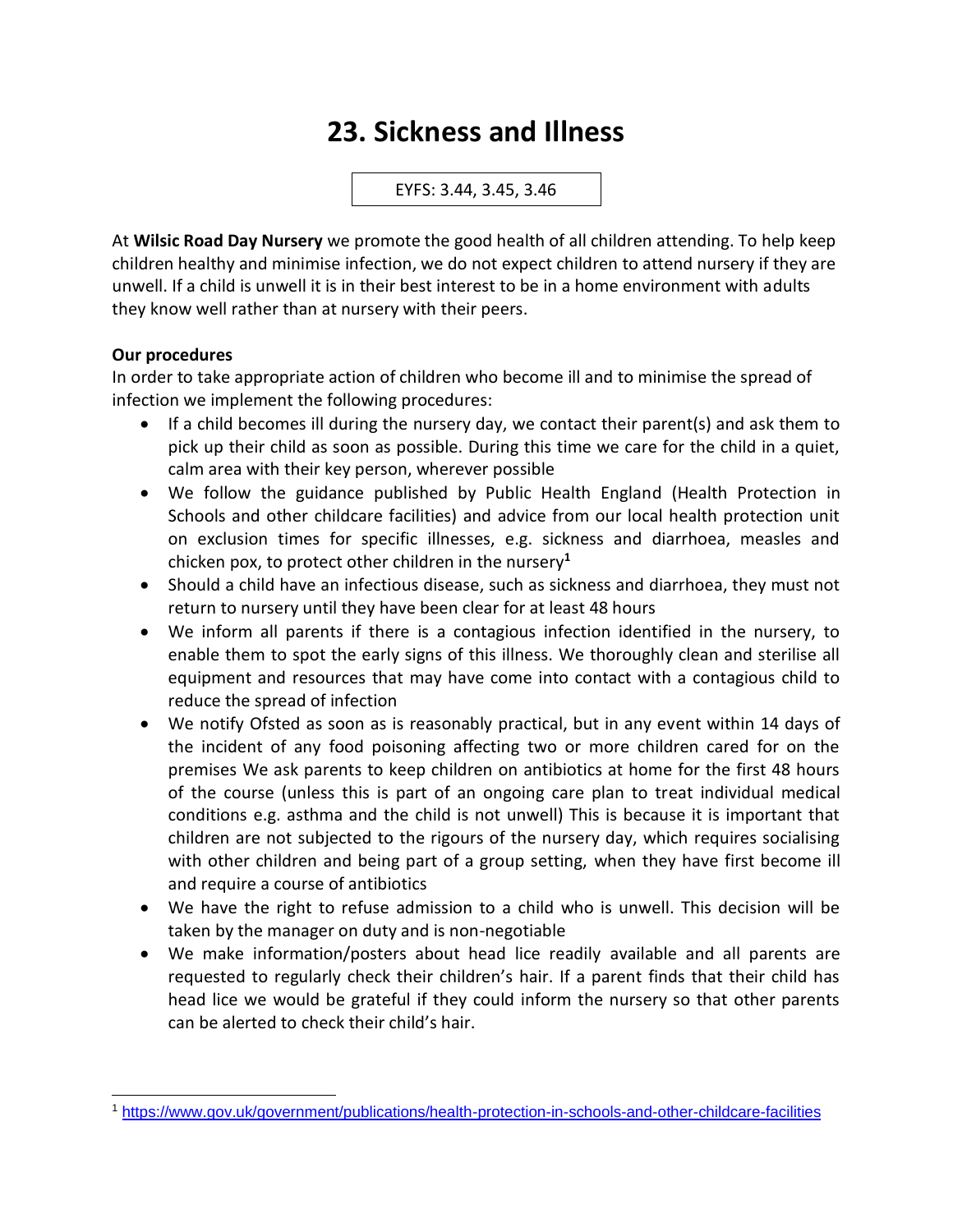## **Meningitis procedure**

If a parent informs the nursery that their child has meningitis, the nursery manager will contact Public Health Doncaster who will give guidance and support in each individual case. If parents do not inform the nursery, we may be contacted directly by Public Health Doncaster and the appropriate support given. We will follow all guidance given and notify any of the appropriate authorities including Ofsted where necessary.

## **We will follow the transporting children to hospital procedure in any cases where children may need hospital treatment.**

The nursery manager/staff member must:

- Inform a member of the management team immediately
- Call 999 for an ambulance immediately if the illness is severe. DO NOT attempt to transport the unwell child in your own vehicle
- Follow the instructions from the 999 call handler
- Whilst waiting for the ambulance, a member of staff must contact the parent(s) and arrange to meet them at the hospital
- Redeploy staff if necessary to ensure there is adequate staff deployment to care for the remaining children. This may mean temporarily grouping the children together
- Arrange for the most appropriate member of staff to accompany the child taking with them any relevant information such as registration forms, relevant medication sheets, medication and the child's comforter
- Remain calm at all times. Children who witness an incident may well be affected by it and may need lots of cuddles and reassurance. Staff may also require additional support following the accident.

*\*If a child has an accident that may require hospital treatment but not an ambulance and you choose to transport children within staff vehicles Citation advice is to consider the following in your policy:*

- *Requesting permission from parents*
- *Ratio requirements of the setting being maintained*
- *The age and height of the child, in regards to will they need a car seat? Further guidance can be found at [www.childcarseats.org.uk/types-of-seat/](http://www.childcarseats.org.uk/types-of-seat/)*
- *There are some exceptions for needing a child seat depending again on their age. Further guidance can be found at [www.childcarseats.org.uk/the-law/cars-taxis-private](http://www.childcarseats.org.uk/the-law/cars-taxis-private-hire-vehicles-vans-and-goods-vehicles/#under-three)[hire-vehicles-vans-and-goods-vehicles/#under-three](http://www.childcarseats.org.uk/the-law/cars-taxis-private-hire-vehicles-vans-and-goods-vehicles/#under-three)*
- *With the fitting of the car seat, we also need to ask has the individual had training in carrying in carrying this out.*
- *Is this transport covered under business insurance, so a call to your insurance company will be needed, or do they have business insurance on their vehicle?*
- *Safeguarding of the child needs to be looked at. In certain situations e.g. a designated member of staff should be appointed to plan and provide oversight of all transporting arrangements and respond to any difficulties that may arise. Wherever possible and practicable it is advisable that transport is undertaken other than in private vehicles,*